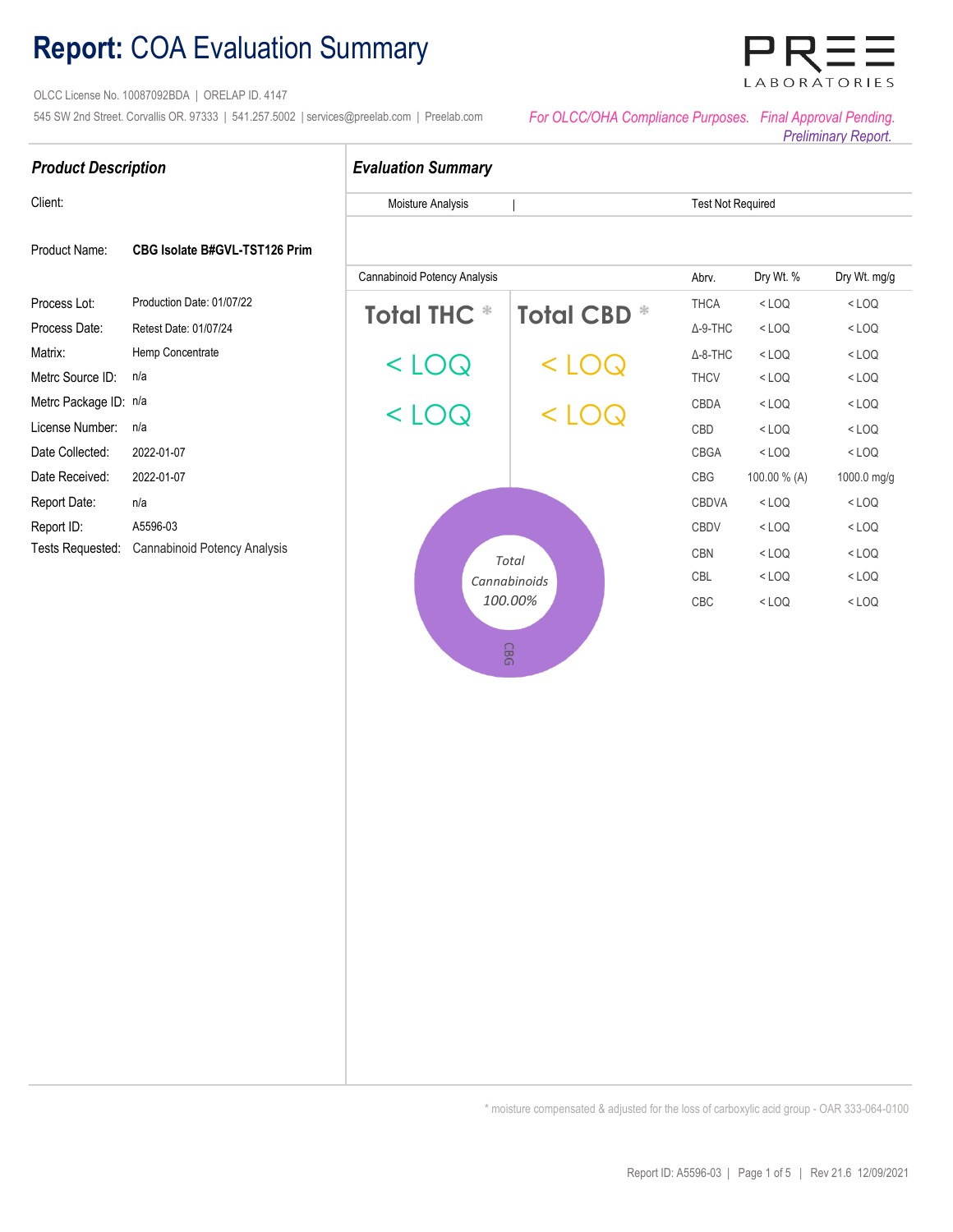## **Report:** Case Narrative

 OLCC License No. 10087092BDA | ORELAP ID. 4147 545 SW 2nd Street. Corvallis OR. 97333 | 541.257.5002 | services@preelab.com | Preelab.com *For OLCC/OHA Compliance Purposes. Final Approval Pending.* 

BORATORIE

*This certificate of analysis is prepared for…*

This report presents the analytical findings for the sample collected on 2022-01-07 by Skyler Smith using sampling plan A5596 and received by PREE Laboratory on 2022-01-07. The sample was assigned a laboratory ID of A5596-03. The results in this report only apply to sample A5596-03.

This report shall not be reproduced, except in full, without written consent of PREE Laboratory. Report alterations by any other entity beside PREE Laboratory are not allowed. If alterations are made to the original report after the initial release, they will be noted on the case narrative below.

The testing methods used are of sufficient sensitivity to meet the compliance criteria set in OAR 333-007. However, it is the responsibility of the client to utilize the data to comply with standards set in OAR 333-007.

All analyses were performed in accordance with PREE Laboratory's NELAP/TNI approved quality control system and all quality control data was within the laboratory's predefined acceptance criteria unless otherwise noted in the case narrative of this report. General comments are also recorded below.

### *Notes:*

The Oregon Department of Agriculture requires hemp products to not contain more than 0.35% total THC, per OAR 603- 048. The tested value of CBG was found to be 102.88 %. This is within the method uncertainty and, as a result, the reported concentration was adjusted to 100.00%.

No special conditions were noted during the processing and testing of the sample.

Tempir / Soula

 *Sardar, Tamzid M. | Laboratory Director Corvallis, Oregon* 



 *If you have any questions regarding the information in this report, please feel free to call 541-257-5002 or email PREE at services@preelab.com.*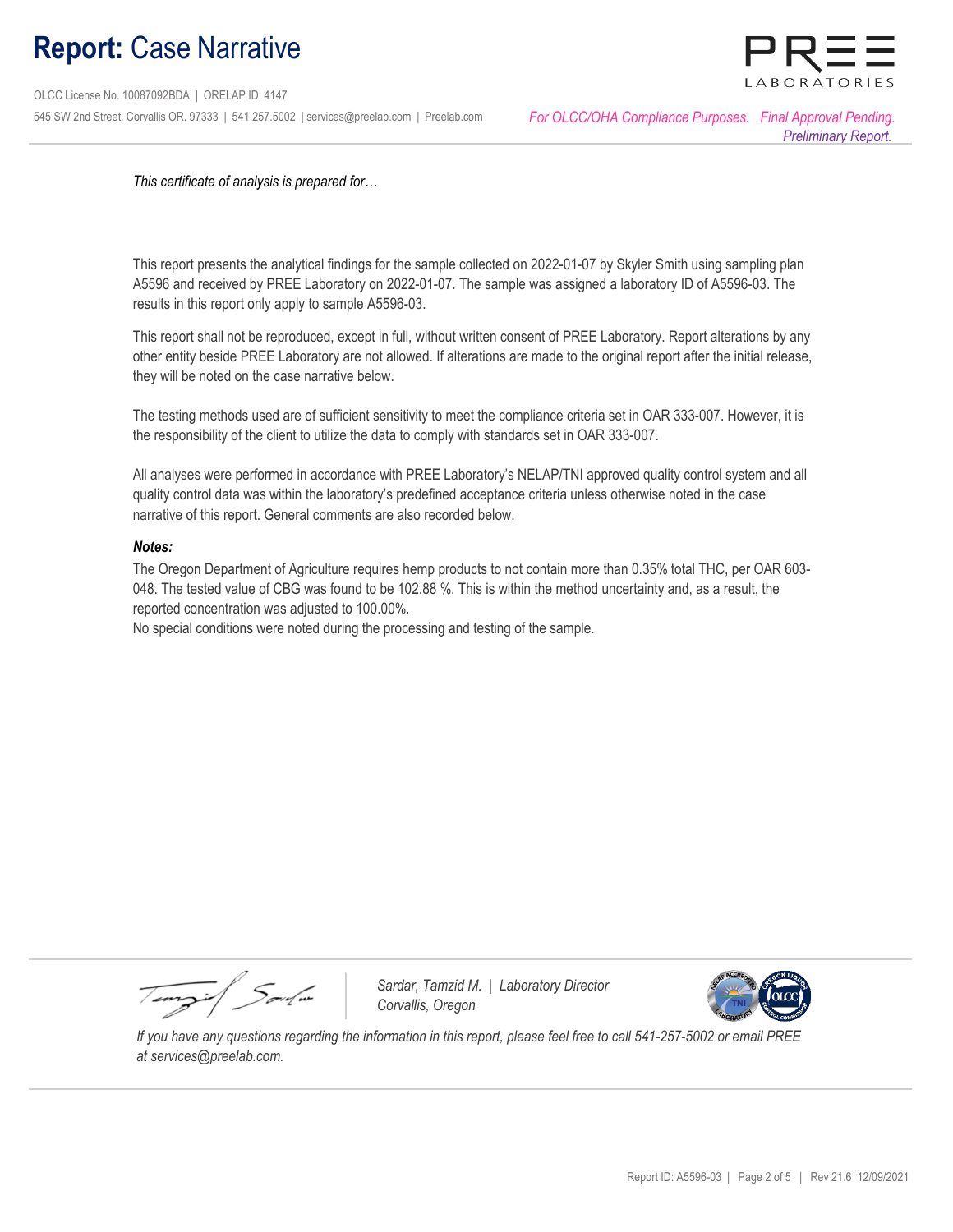### **Report:** Evaluation Detail

 OLCC License No. 10087092BDA | ORELAP ID. 4147 545 SW 2nd Street. Corvallis OR. 97333 | 541.257.5002 | services@preelab.com | Preelab.com

| For OLCC/OHA Compliance Purposes. Final Approval Pending. |                   |
|-----------------------------------------------------------|-------------------|
|                                                           | Drollmings Donart |

**ABORATORIES** 



\* moisture compensated & adjusted for the loss of carboxylic acid group - OAR 333-064-0100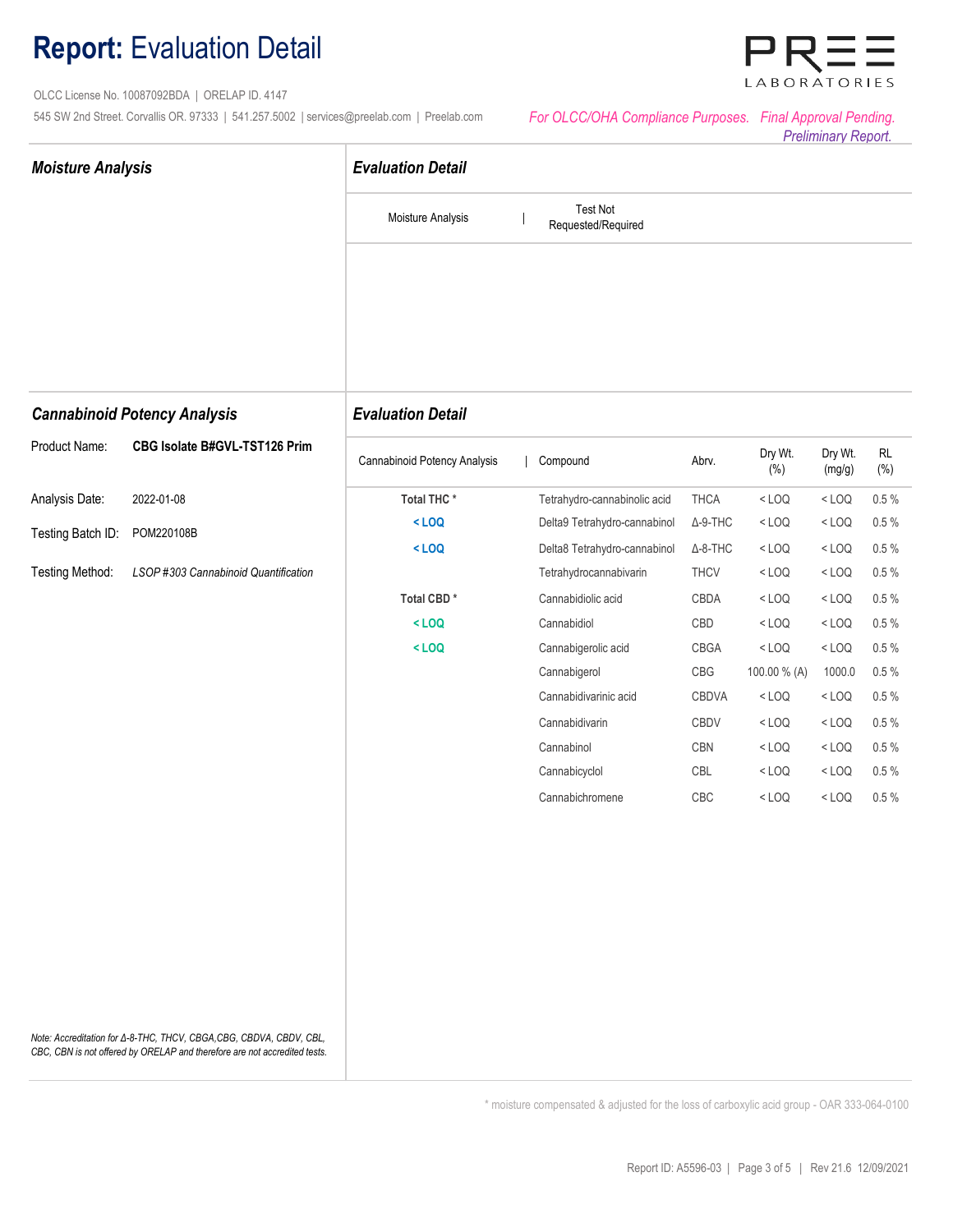# **Report:** Quality Check

*Moisture Analysis*

 OLCC License No. 10087092BDA | ORELAP ID. 4147 545 SW 2nd Street. Corvallis OR. 97333 | 541.257.5002 | services@preelab.com | Preelab.com

| For OLCC/OHA Compliance Purposes. Final Approval Pending. |                            |
|-----------------------------------------------------------|----------------------------|
|                                                           | <b>Preliminary Report.</b> |

LABORATORIES

|                                     | Moisture Analysis             |            |              |                       |                                |                  |
|-------------------------------------|-------------------------------|------------|--------------|-----------------------|--------------------------------|------------------|
|                                     | Test Not Requested/Required   |            |              |                       |                                |                  |
| <b>Cannabinoid Potency Analysis</b> | <b>Quality Control Detail</b> |            |              |                       |                                |                  |
| Analysis Date:<br>2022-01-08        | Cannabinoid Potency Analysis  | ${\sf MB}$ | $_{\rm LCS}$ | Expected<br>Value (%) | <b>Tested Value</b><br>$(\% )$ | Pass<br>Criteria |
|                                     | Tetrahydro-cannabinolic acid  | $\circ$    |              | $< 0.1\%$             | $< 0.1\%$                      | $< 0.1\%$        |
| Testing Batch ID: POM220108B        | Delta9 Tetrahydro-cannabinol  | $\circ$    |              | $< 0.1\%$             | $< 0.1\%$                      | $< 0.1\%$        |
|                                     | Cannabidiolic acid            | $\circ$    |              | $< 0.1\%$             | $< 0.1\%$                      | $< 0.1\%$        |
|                                     | Cannabidiol                   | $\circ$    |              | $< 0.1\%$             | $< 0.1\%$                      | $< 0.1\%$        |
|                                     | Tetrahydro-cannabinolic acid  |            | $\bullet$    | 100.0%                | 115.6%                         | $\pm$ 20%        |
|                                     | Delta9 Tetrahydro-cannabinol  |            | $\bullet$    | 100.0%                | 107.2%                         | $\pm$ 20%        |
|                                     | Cannabidiolic acid            |            | $\bullet$    | 100.0%                | 112.1%                         | $\pm\,20\%$      |
|                                     | Cannabidiol                   |            | $\bullet$    | 100.0%                | 116.3%                         | $\pm\,20\%$      |
|                                     |                               |            |              |                       |                                |                  |
|                                     |                               |            |              |                       |                                |                  |

 *Quality Control Detail*

*Note: Accreditation for Δ-8-THC, THCV, CBGA,CBG, CBDVA, CBDV, CBL, CBC, CBN is not offered by ORELAP and therefore are not accredited tests.*